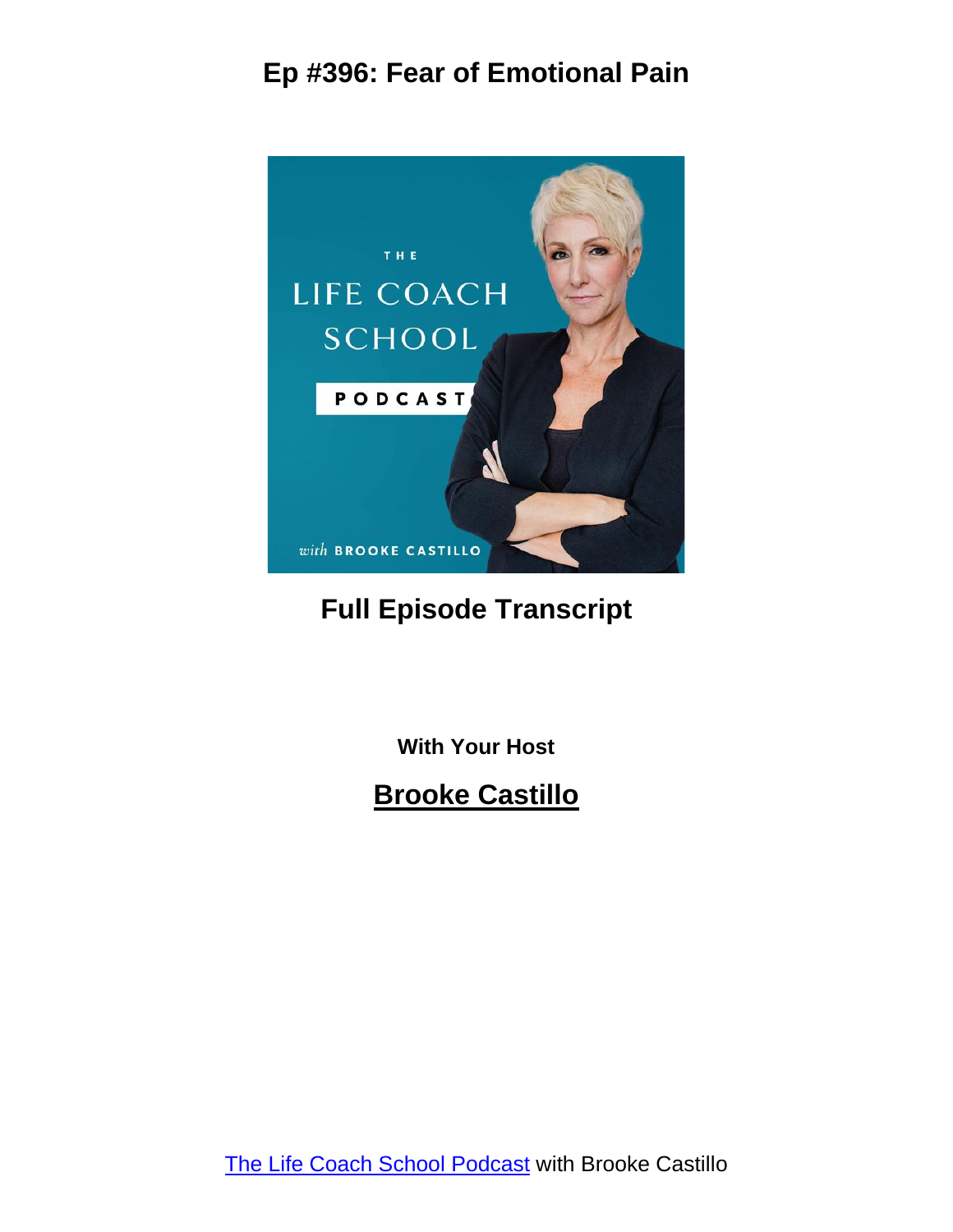You are listening to *The Life Coach School Podcast* with Brooke Castillo, episode number 396.

Welcome to *The Life Coach School Podcast*, where it's all about real clients, real problems and real coaching. And now your host, Master Coach Instructor, Brooke Castillo.

Well, hello, my beautiful friends. Welcome to the podcast today. I am really excited to talk to you about this podcast. I was recommended a book called *The Way Out* by Alan Gordon. Actually, I wasn't recommended the book. One of my students, who has been a long-sufferer of chronic pain, was actually reading the book and just had mentioned something in one of our channels, had just said, like, "I am obsessed with this book."

And so, I decided to read it. It was called *The Way Out* and it was talking about chronic pain. And one of the reasons why I wanted to read it is because, when I was developing the content for my program on overdrinking, I read the work of Sarno, who talked a lot about the connection between mental pain and physical pain.

And so, I've always been fascinated with that combination. I've always been fascinated to know what is the difference between physical pain and emotional pain and how are they related. So, I got this book and started reading it. I read it voraciously. I really enjoyed it.

I think anyone who is suffering with chronic pain, physical chronic pain would enjoy reading this book. I read it with the lens of trying to understand how does chronic pain and the treating of chronic pain align with emotional pain and the treatment of emotional pain? That is an area that I have worked on extensively in Self-Coaching Scholars and in certification at the school and with my clients.

And one of the main things that I learned from reading both these books, from Sarno and from Gordon and also from studying emotional pain with my students and in my own life is that there are very similar treatments for both of them.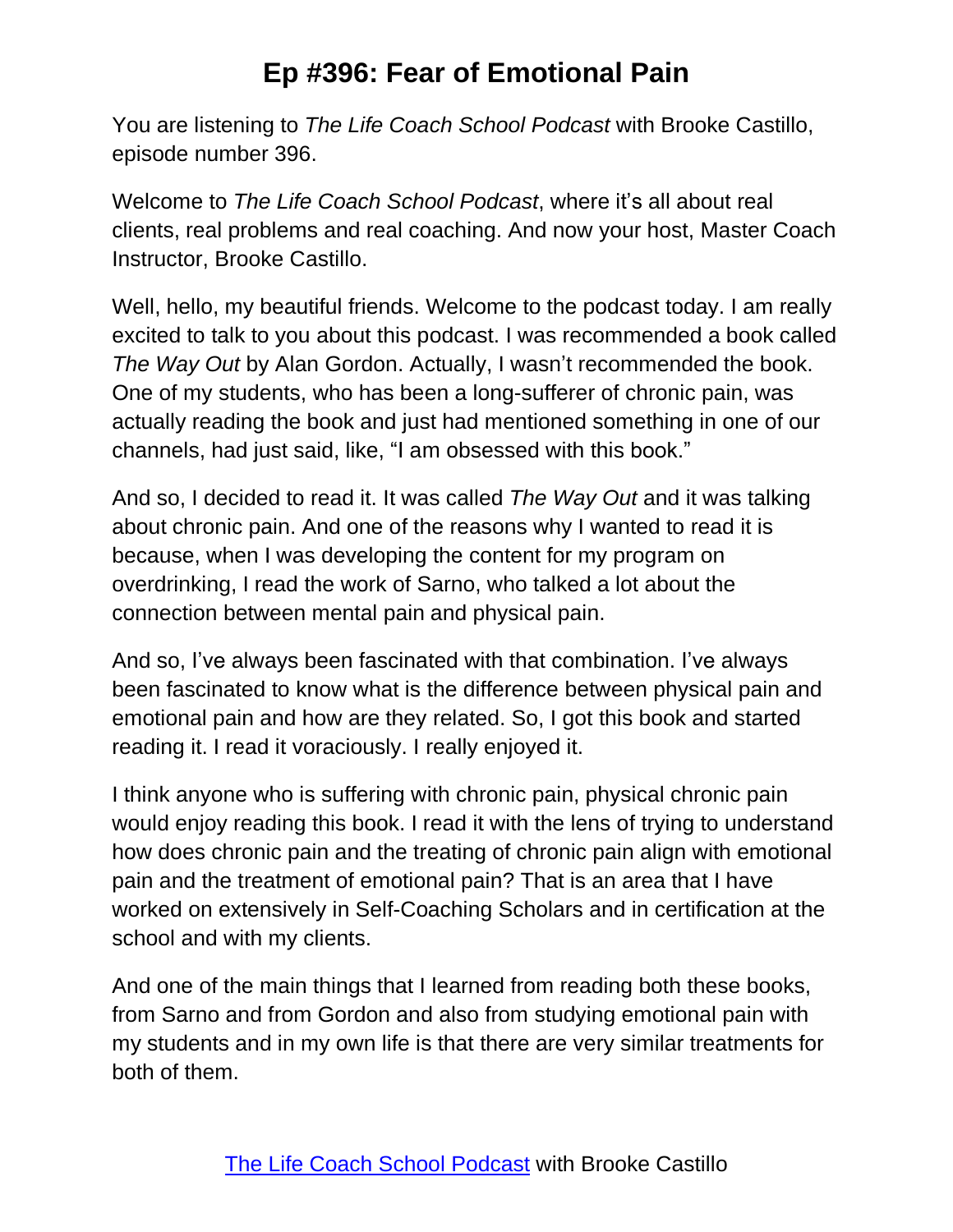And one of the fascinating things about the book *The Way Out* is how he describes some chronic pain. And he basically says – and all of his work is based in neuroscience. And he basically says, "While chronic pain feels like it's coming from the body, in most cases, it's generated by misfiring pain circuits in the brain."

And the way that he described it – and I'm summarizing here. You need to go get his book and read it. But basically, what happens is when we are injured physically in our bodies, there is a signal that is sent to our brain that generates fear.

So, the pain, although it feels like the pain is happening at the spot, at the injury, it's oftentimes, it is that the actual pain signal is created in the brain, which I find totally and utterly fascinating anyway, that the brain is what processes pain.

And so, one of the ways that I've always described this is that a sensation of physical pain starts in the body and travels to the brain, and emotional pain starts in the brain with a thought and travels to the body as pain. And so, as I was reading this book with this lens of pain being something that is created in the brain, I opened up so many questions that I wanted to answer in my own life and in the lives of my students.

Everything that I work with on myself, I always want to work with on my students. And so, one of the main theses that he has in there is pain being associated with fear. And so, the questions that came up for me were, where does pain come from? Why is it there? What can we do about it? And then, what does fear have to do with it?

In the book, it's that fear perpetuates pain and fear fuels pain. And the more we fear pain, the more chronic pain we're going to have. And if we can stop being afraid of pain and we recognize the necessity of it and we're not afraid of it – which is something that I've been teaching for years, is that the fear of the pain perpetuates it and fuels it – then we can simply cut off its fuel source, process it as pain, and then be done with it.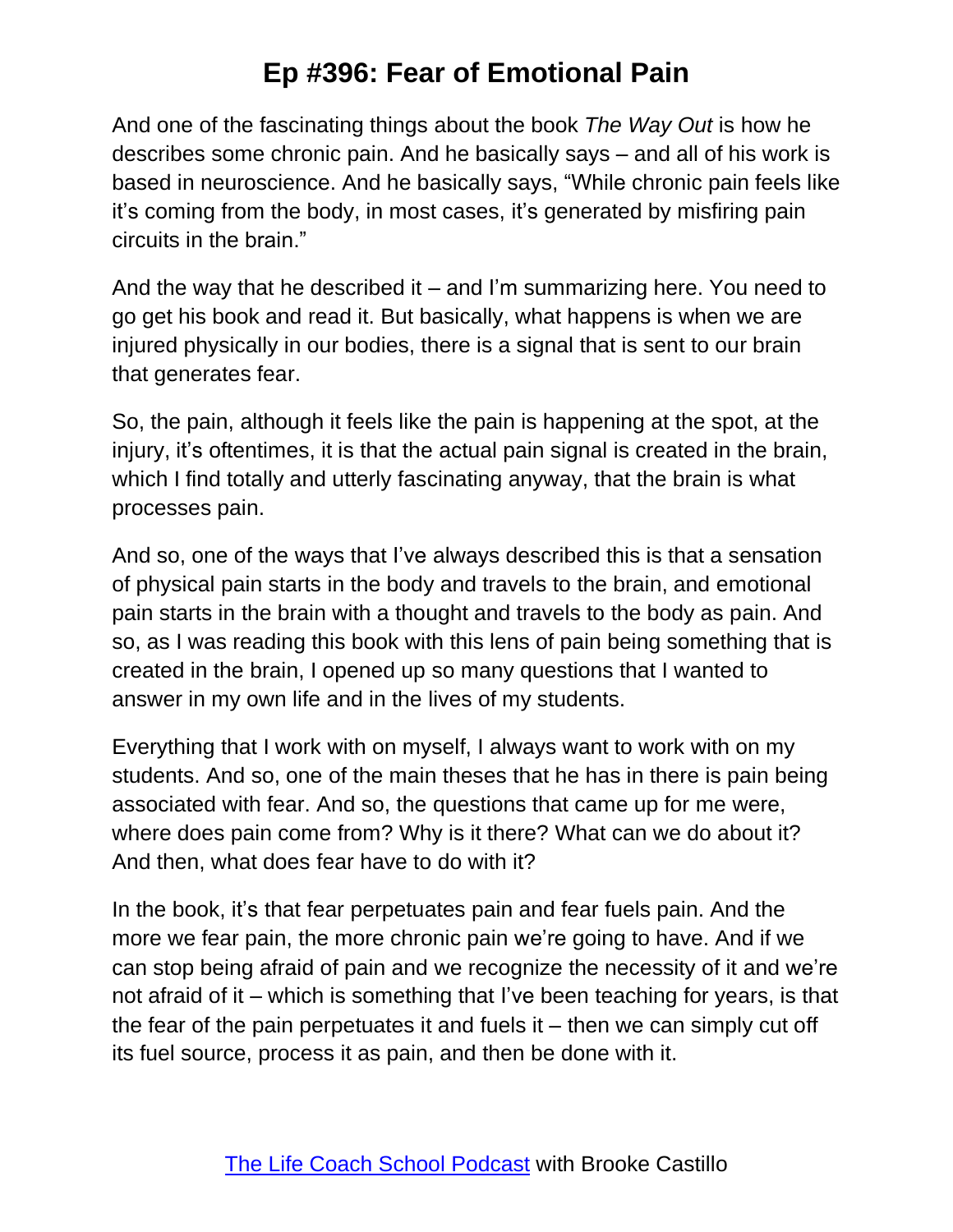A lot of times, we want to be done with pain because we're afraid of it. And so, we kind of attack it from all these different angles, trying to get rid of it, trying to avoid it, trying to prevent it so we don't actually have to feel it.

And what if instead of ever being afraid of it, we embraced it, we opened ourselves up to it, we allowed it to be there, and we let ourselves know that pain is not dangerous? Pain is actually very useful. Pain is actually an indicator of something that we need to pay attention to.

When we fall down and hurt ourselves, we want to be able to acknowledge that there's pain there and take care of ourselves. When we're afraid to acknowledge it or afraid to experience it, we push it away, we don't actually solve the cause of it.

And when we don't solve the cause of it, we keep perpetuating it. And so, the way that he talks about it in this book is that the brain essentially, when it gets locked into a neuropathway of pain, it's essentially lying to us and telling us we're in pain when we're actually not in danger of any physical pain. That signal is not useful to us. We do not need to be careful with the way we're walking. We do not need to be sitting in a special chair, in some instances. We don't need to be careful with our body because there is no danger of hurting us more.

And thin about this concept, how fascinating it is. Pain is there so we don't further injure ourselves. So, for example, if we break our ankle, pain is there to tell us, "Hey, don't walk on this. Take care of this. Rest this. Put a cast on it," whatever.

And when we're getting false signals, false alarms of pain, thought errors of pain telling us to be careful, "Don't walk on this," that is what he would call a lie. There's the signal still happening in the brain that there's pain that we need to be careful, but there actually isn't anything wrong with us.

One of the things that we try and do is create emotional safety for ourselves. Because of the fear of pain, we try to insulate ourselves from it and we actually end up constricting our lives. So, you can imagine, if your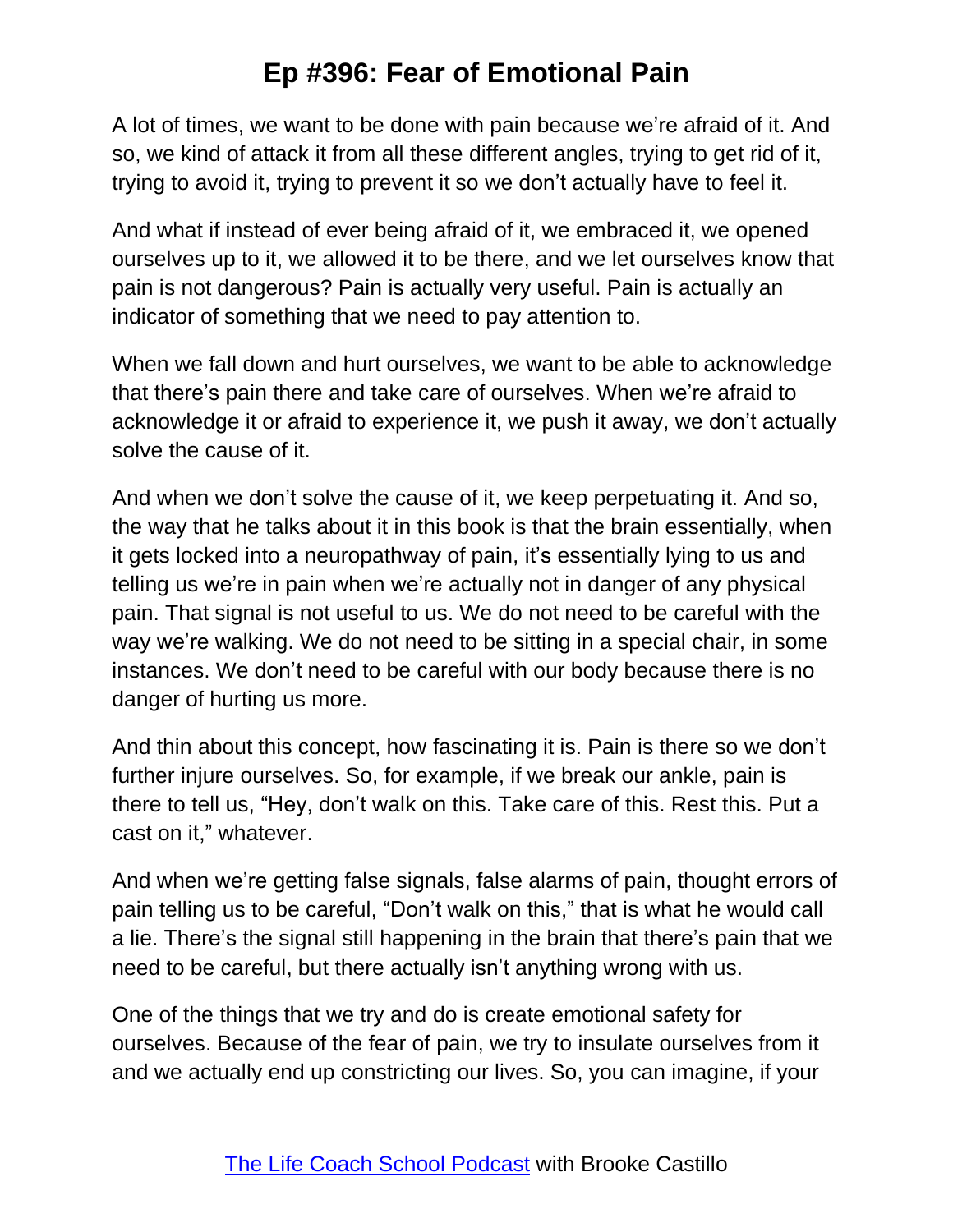body is sending you a bunch of signals of physical pain into your brain, you're not going to want to move your body.

Now, one of the questions that he brought up that I thought was very interesting in this book is that his patients would ask him, "So you're telling me that my body isn't sending pain signals. Are you telling me my pain isn't real?"

And he said, "No, absolutely not. If you are feeling pain, if your brain is sending you a pain signal, you are definitely experiencing real pain. That is where it comes from; the brain. It's just not serving the purpose that pain was intended to serve."

And so, that becomes the question. If we're constricting our lives and immobilizing ourselves because of pain that isn't actually serving a purpose, it isn't protecting us physically or emotionally, then how much of our life aren't we living because of the fear of pain and not actually for pain?

He basically says that pain can become a habit, a brain pathway that gets triggered and just repeats it. And I see this very clearly with so many of my students with emotional pain, is the emotional pain becomes a habit, a brain pathway gets triggered, and then we start repeating thoughts in a habitual way that perpetuates pain that we end up buffering and not experiencing because we're so afraid.

And by not experiencing the pain, by not processing it through, by not being willing to go through it, we perpetuate the idea that pain is scary and that we shouldn't experience it and that we should stay away from it.

Now, I want you to really think about what happens when we avoid processing pain, understanding pain, going all the way to the other side of it.

If we ignore it and avoid it, we can actually create a situation that is much more dangerous than if we acknowledge it and solve for it. Back to the ankle example, if we break our ankle, we realize we're in pain, we are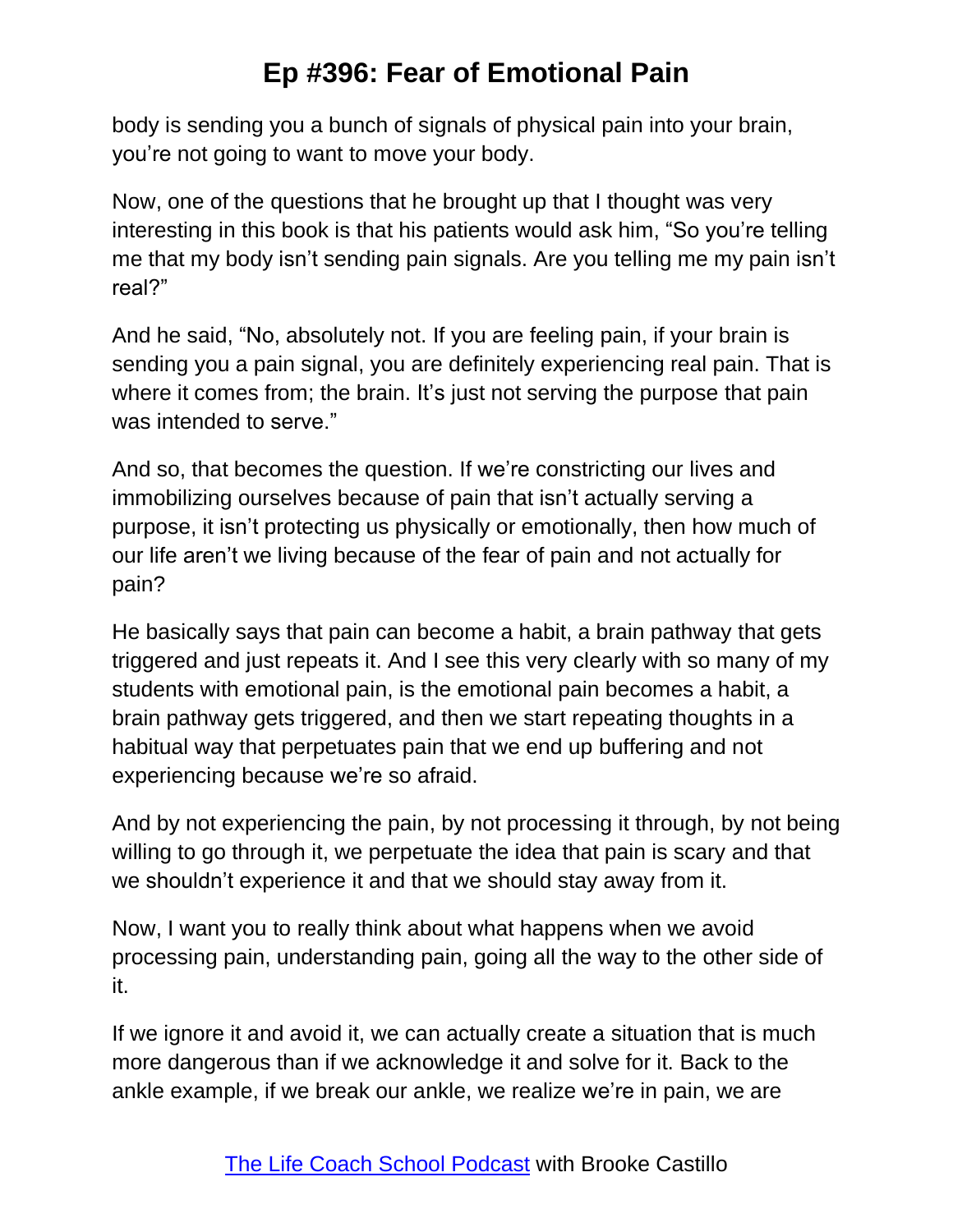willing to experience the pain because we understand that our ankle is broken and that we should, quote unquote be in pain. And then we get it fixed. We go through the process of recovering from it. And then, we no longer have pain.

And even though we definitely don't want to break our ankle again, we understand that it's not something that we have to stay in the house and hide from forever because we know, if we break our ankle, there will be a way to go all the way to the other side of that pain and process it, unless we get caught in the fear emotional cycle, unless we get stuck in the process of experiencing the habit of avoiding pain. And that's what most of us are in. We perpetuate our pain by avoiding it.

The more we understand pain and our own emotional pain, the more authority we have over it, the less fear we have. We do so many destructive things in an attempt to avoid pain.

We think we love food, drugs, social media. But really, we're just running away from pain, not towards those other things, but running away from pain. So, when we tell ourselves we just love cookies, we just love chardonnay, we just love Instagram, we're telling ourselves that we love those things, but really, we love that they prevent us from feeling this illusion of very scary pain. And we would call it boredom or isolation or loneliness.

Those things are painful. Those human emotions are useful, painful emotions that we could pay attention to and process through and experience and find all of the thought patterns contributing towards them, and take action based on a fully-processed felt experience.

That's not the same as reacting to negative emotion. Reacting to negative emotion is the opposite of processing it through.

If we can find a way to stay unafraid of pain, we can reduce it and therefore reduce the behaviors we use to attempt to avoid it. False pleasure does not eliminate pain. It actually prolongs it, gives you a temporary relief of it, but then it prolongs it.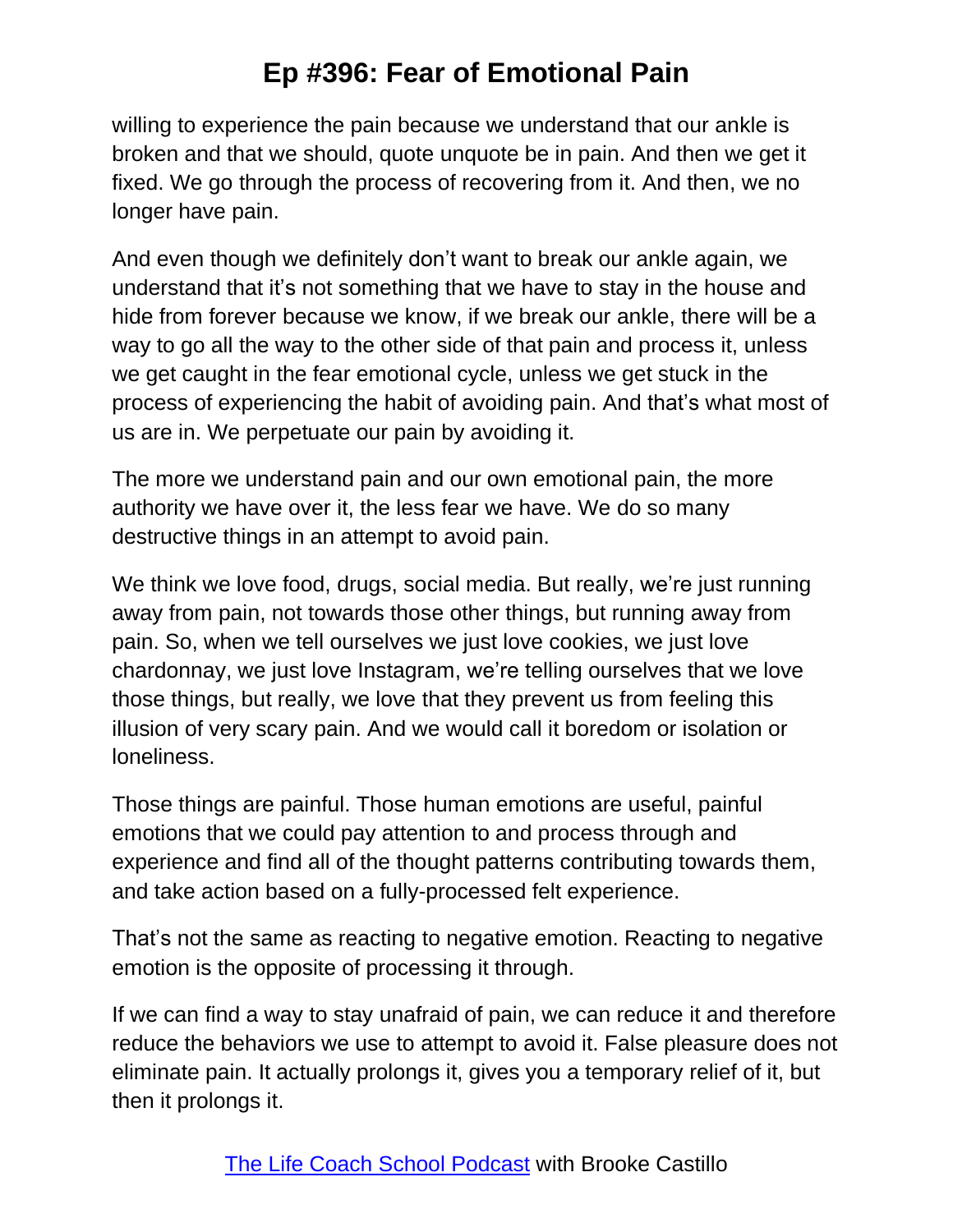When we construct our lives to increase pleasure and reduce pain, we end up being afraid of the pain we are actually causing ourselves. We have emotional pain false alarms, is what he would call them; false alarms.

So, we're afraid of deprivation or withdrawal. We're afraid that pain could actually kill us, emotional pain could actually kill us. Which when you think about it, emotional pain doesn't kill us. Reacting to it is what kills us. Not acknowledging it, not experiencing it is what can cause us to hurt ourselves with the pain, literally.

We're afraid that the pain won't ever end. We're afraid that we can't handle the pain. We're afraid of feeling abandonment and deprivation and nonacceptance or exclusion or criticism, rejection, or unworthiness. These emotions are what I see all of us doing our best to avoid.

We try to people please. We try to perfect. We try and buffer to avoid all of these emotions that are actually harmless to us if we experience them. It's the avoiding of them, the reacting to them, and the buffering of them that makes them quote unquote dangerous.

So, when we let go of the fear of these emotions, we realize that they're just vibrations in our body. We do not have to recreate pain. We do not have to recreate the habit of emotional pain and relive, over and over and over, Models that perpetuate pain.

So, the question becomes, how do we experience it? How do we go through pain instead of trying to avoid it and perpetuate it? And I think one of the things that this book really helped me understand and I really want to pass onto you is that the fear of emotional pain is the most dangerous fear there is. Because when we are afraid of being human, of showing up, of moving through our lives, of taking care of the things that we want to take care of our lives, the danger, quote unquote, comes from our unlived experience.

We do not get to find out who we really are in our relationships, in our lives, in our abilities, in our capacities because we're ducking and covering in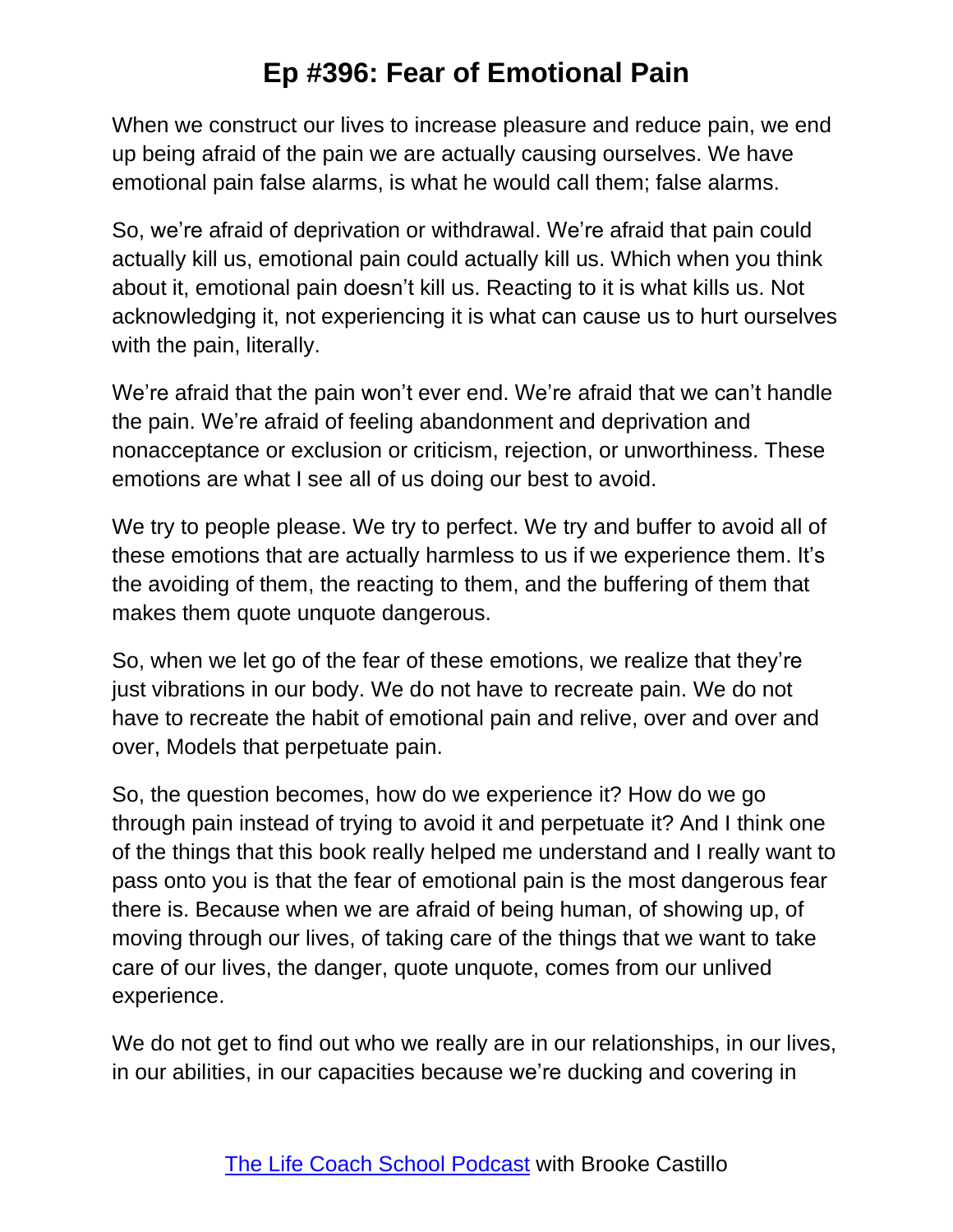fear. The worst that can happen is that you have to process an emotion all the way through, that you have to open up to the vibration of the emotion.

And if you're not afraid to do that, if you're like, "Bring on rejection, bring on loneliness, bring on abandonment. I can feel these emotions now. I'm an adult I'm capable. I am not afraid," you will reduce a tremendous amount of avoidance in your life, of holding yourself back, of not showing up.

You will reduce an extraordinarily huge amount of buffering that you may not even realize you're doing.

I want to tell you that releasing the fear of emotional pain only takes the willingness to sit down, to breathe in, to welcome that pain in, to describe it. One of the things that I have found to be the most useful thing is to describe the emotional pain that is going on in my body. As soon as I switch into the watcher mode to describe it, I get relief from it without avoiding it.

I can say it's in my chest, it feels tight. It's vibrating. It's in my stomach. It feels empty and hollow and like a huge void that I'll never be able to fill with anything. That hollow, empty sound, it's just vibrating over and over and over. And it seems like it will never, ever stop.

Or anxiety, just this constant buzzing and buzzing and buzzing, and then you feel it, you describe what it's like in your body. And what you realize is that even in describing it, you're releasing it. you're processing it. You're feeling it.

The more you experience the pain and breathe into it and allow it to be there, the less afraid you'll be because the more harmless it is. When we're grasping at the external world, trying to solve for our internal pain, trying to fix people and fix our lives and make more money and have more people in our life and have people like us more and have other people behave in a way that we want them to behave, when we grasp at that external world trying to solve for internal pain, we are always going to be frustrating ourselves and creating fear around being out of control.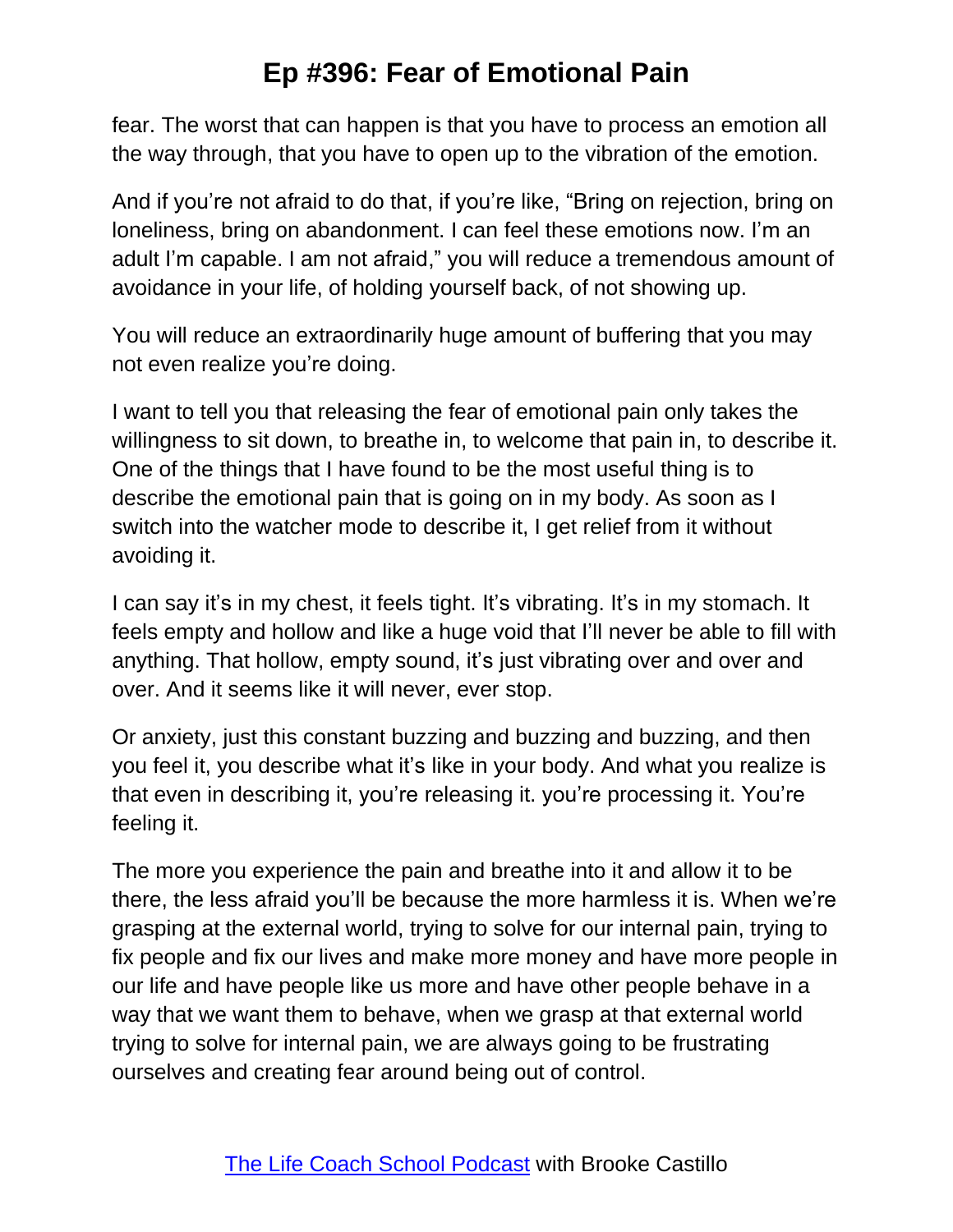The truth is, we don't need to be in control of our emotions. We can allow our emotions to be there, even though we know we're causing them with our own mind, even though we know our thoughts crate our emotions, it doesn't mean we shouldn't feel them. It doesn't mean we should change our thoughts.

It means we should be present with those emotions, knowing that thoughts are causing them, knowing that there's nothing to be afraid of, knowing that it's just a thought-feeling combination. We think a certain way, we feel a certain way.

We do a lot of work in Scholars with thought downloads. So, we're going to the mind to understand what our mind is thinking and the feelings that our mind is creating. And one of the other approaches that I highly recommend, if you are someone who has a fear of emotional pain, you feel like that pain will kill you, is you just want to practice being mindful of your body.

"What am I feeling? What is my now feeling? What does it feel like to feel this?" Don't be tempted to go, "What is the thought causing it and let me get the hell out of Dodge. This feels terrible and I'm afraid of it." Because you'll miss the opportunity to process it.

Let's say the feeling is lonely, "I feel lonely right now." What does lonely feel like? What is your experience of that in your body? Are you afraid to feel it? Why? What is so scary about an emotion that just vibrates in your body? Why are you trying so desperately to do everything you can to eat, to avoid, buffer, to stay away from that emotion? And how might your life be different if you allowed yourself to feel it?

Do you think, if you start to allow yourself to feel it, that it will never end? If you start to feel lonely, you'll be lonely for the rest of your life? If you start to feel unworthy, that you think you'll be unworthy for the rest of your life, not approved of, disapproval, maybe someone is feeling hate.

Are you afraid that once you let yourself feel this emotion all the way through that somehow you'll never stop? I want to promise you, the opposite is true.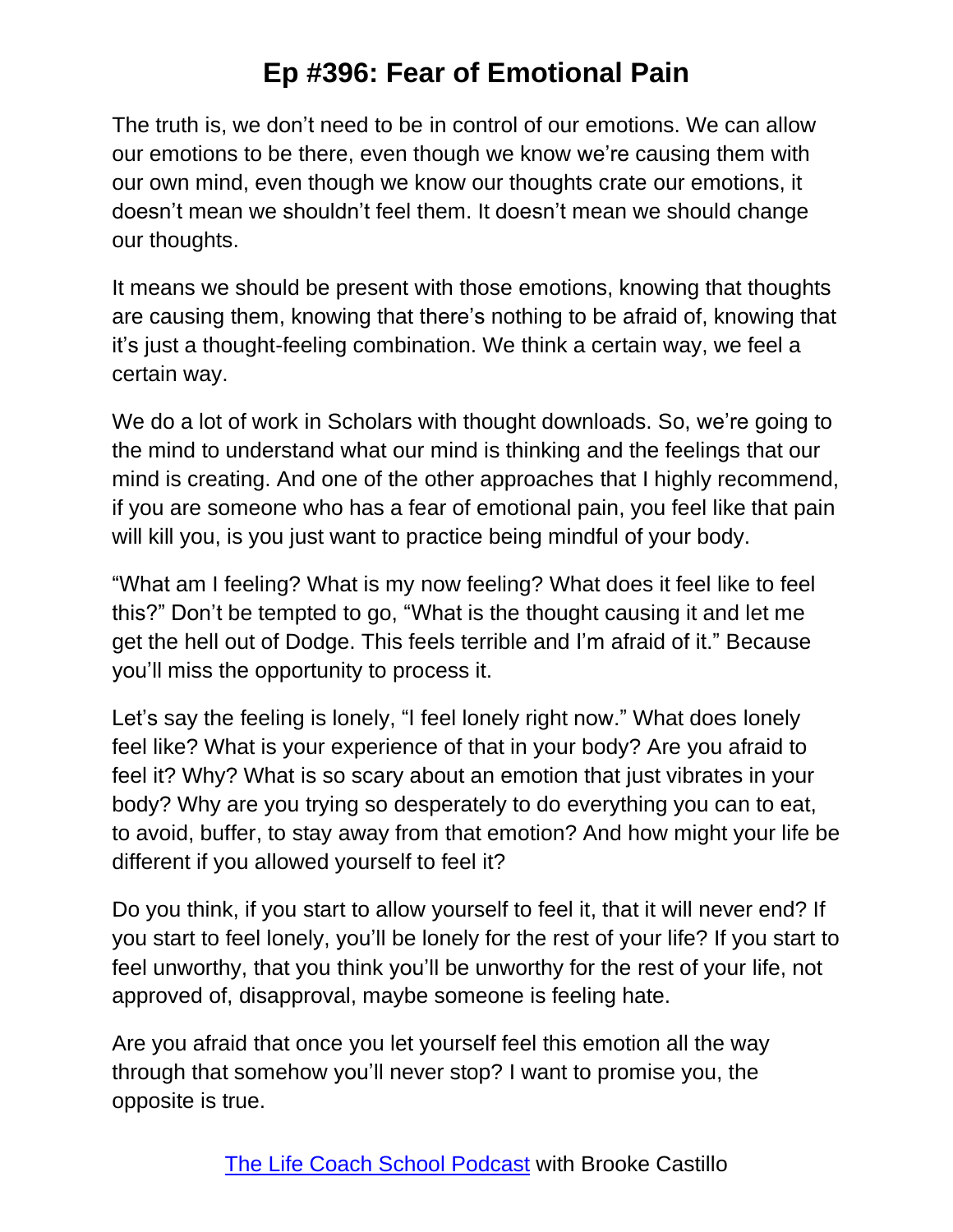When you try to prevent an emotion because you're afraid, "Oh my gosh, if I think that thought and feel that way then I'll act on it." That's not the case. When you understand the Model as an awareness tool, what's beautiful about it is you can stop and pause the Model right after that F-line. You can simply process that emotion without reacting to it. You can allow it to be there.

You can embrace all emotions. And what you'll see is that as you do this, your life will open up. Opportunities will open up. You'll be much more willing to have goals. You'll be much more willing to push yourself into the fullest expression of yourself, no matter what anyone else thinks. Because the worst that can happen is an emotion. That's the worst that any of us is ever going to experience is an emotion that we're causing ourselves.

And just because we're causing it, doesn't mean we don't want to cause it. Sometimes, we want to be devastated. We want to be disappointed. We want to be frustrated. That's the experience that we're having. So, how do we show up for those emotions without being afraid?

And I want to tell you, the best way that I've learned how to do that for all the emotions in my life, the ones that I'm most afraid of, is by actually experiencing them, processing them, making it to the other side of them, and becoming stronger because of it.

When we hide from our lives in order to hide from emotions, we do not ever start to understand that there's nothing to be afraid of, that at the end of our lives, we want to have experienced negative emotion. We want to have experienced all of the emotion sin the biggest way because it means we've lived our lives in the biggest way.

When we avoid negative emotion, we get to experience another one. All we do is experience fear. When we avoid pain, we get fear instead. And then, we have to buffer, avoid, react, blame, and try and change the world to fix our emotional life.

And you can be fueled by that fear to try and fix your life so you'll no longer feel pain. But what you will discover, my friends, all of you will discover is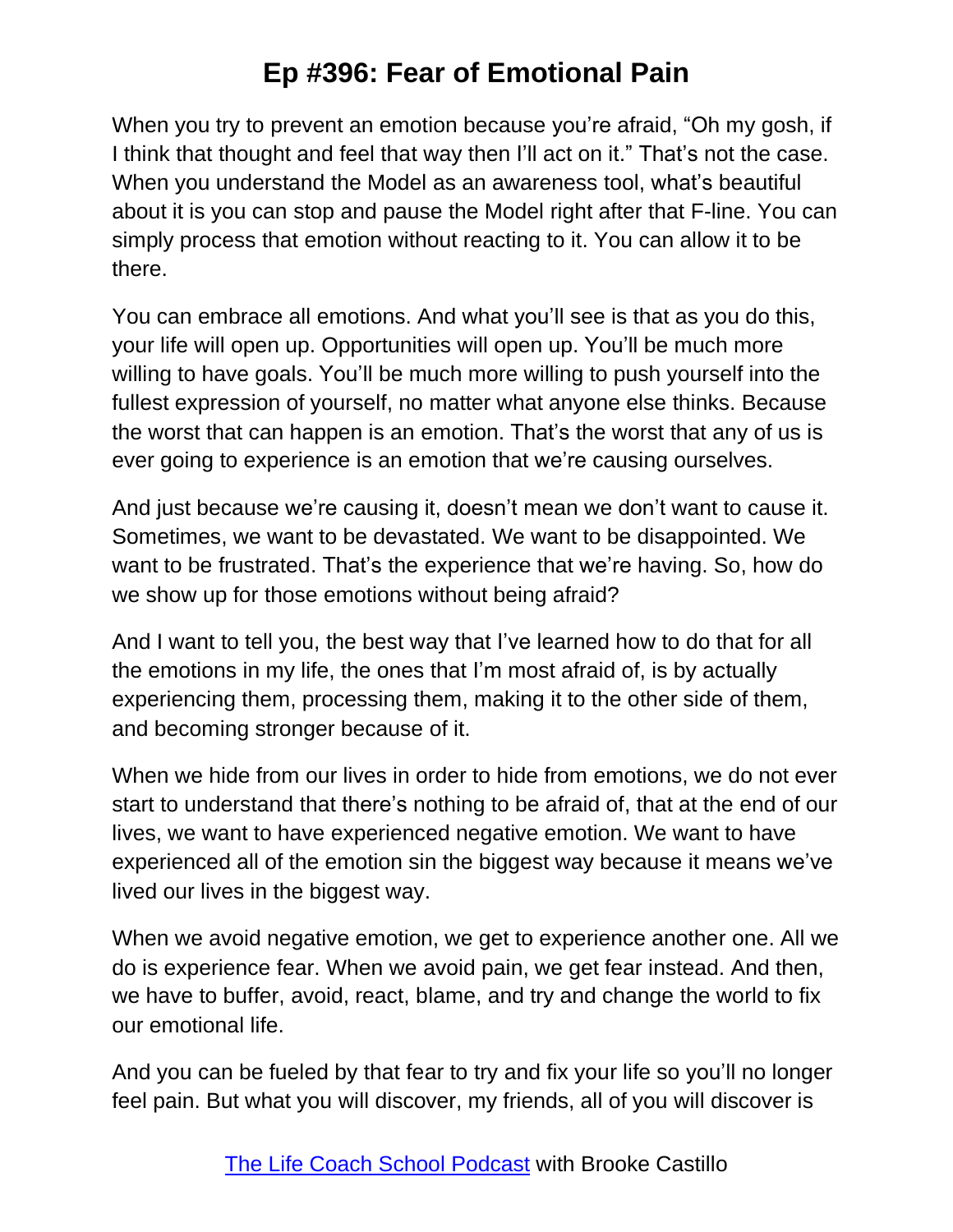there is no external solution for internal pain. There just isn't. You cannot manipulate enough circumstances to change how you feel.

The brain is designed to memorize things, to be socialized, to learn things. And you may have many patterns of thought that are going on in your brain that are creating pain you're not even conscious of because you're unwilling to open the door of that pain. And when you are willing to go into the pain, that is when you get the authority. That's when you get the access to the thinking, to the habitual thinking that is causing it. That is how we change our lives; by telling ourselves the truth and experiencing the truth without fear.

Now, we may find that that pain is coming from a lie inside of our brain. But if we're willing to experience the pain of that, even lies, even the way our brain is human doesn't prevent us from living our best life. When we start becoming afraid of the thoughts in our brain, we might as well just be afraid of the world because the brain is always going to be producing thoughts; half of them negative.

But we don't have to be afraid. And when we're not afraid of those thoughts creating the pain, that's when we get the authority. That's when we can change it. We don't feel victims to our own brain. We feel like we're the masters of our own brain, even though it produces a habitual negative stream of thoughts.

Because all of a sudden, it doesn't need to be our enemy because we understand, brain produces negative thoughts, I experience negative emotions, not the end of the world. It's actually what being in the world is all about half the time.

People ask me sometimes, is there a way to reprogram your entire brain so you never have negative emotion? I think there may be, but I don't think any of us would want to do that. The magic of being alive is the balance of it. It's the learning about it. It's the being present and mindful for all of it.

We don't become fearless because there's nothing scary in the world. We just become fearless of avoiding our emotions. We become fearless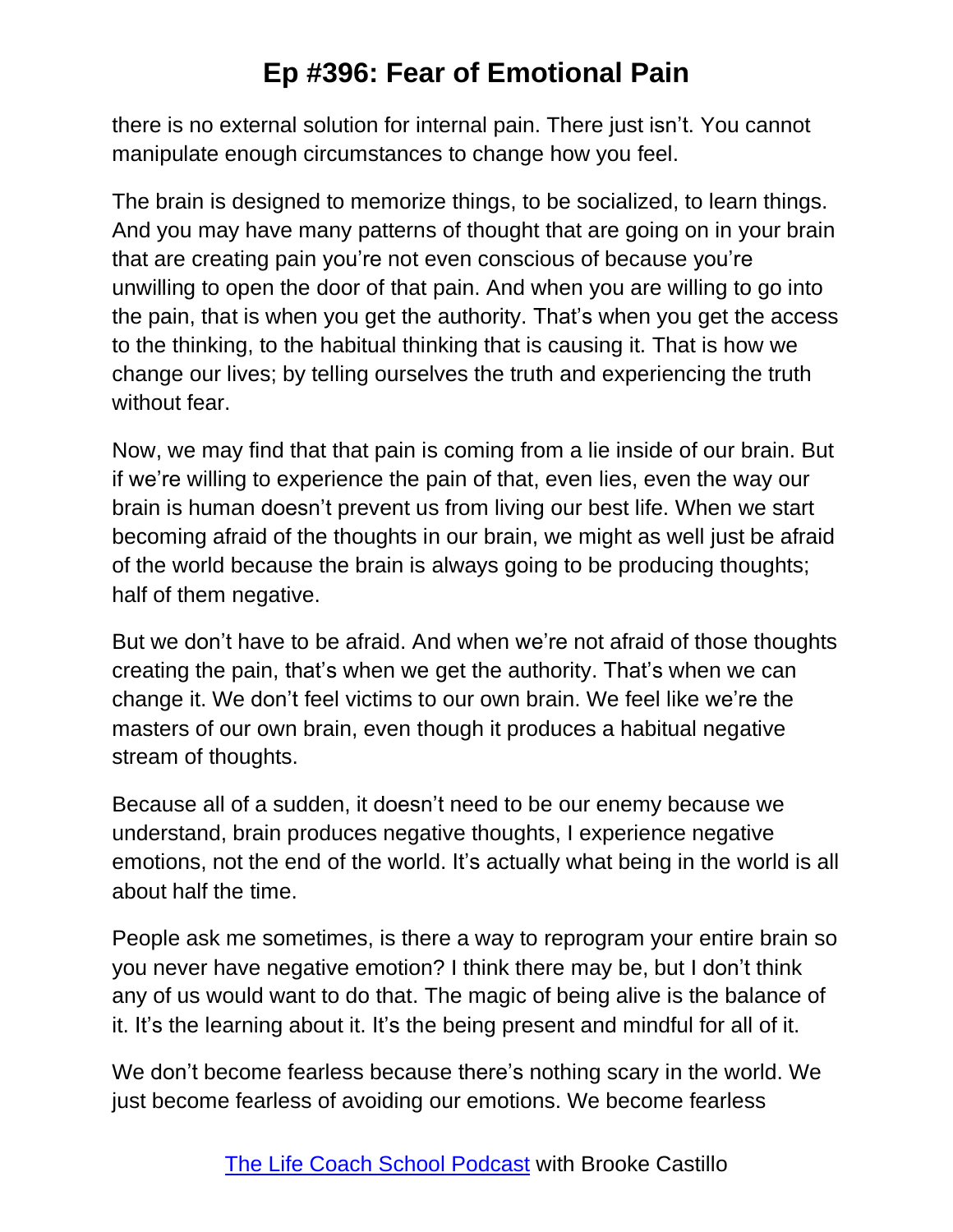feelers. We're willing to feel what will happen when we live our lives in the biggest way possible.

Rejection, disapproval, frustration, failure, shame, bring it all on. Bring on all those emotions. Let me move through them and towards them and not let them prevent me from being who I really am. I don't want to live my life hiding.

We tell ourselves we're hiding from life; we're hiding from other people. But really, we're just hiding from the pain that we're afraid we're going to feel. So, I want you to think about, what would your life be like if pain wasn't that big of a deal? If emotional pain was just a signal created in your brain?

Think about what this book talks about, where he'll go to his patient and he'll say, "Listen, there's nothing wrong with your leg. I know that your brain is telling you that the pain is coming from your leg. But you do not have anything wrong with your leg. It's a misfire of your brain. Your leg is healthy and whole and good. So, any pain that you're experiencing is just being produced by your brain. It doesn't make the pain any less real. It doesn't make it hurt any less. But it allows you to breathe into it and not be afraid of it."

And when his patients do this, when his patients allow themselves to experience the truth, that they're safe and that there's nothing wrong with them and that they're physically okay and that their brain is just misfiring, hundreds of people have gotten out and released that chronic pain.

It doesn't mean they don't feel pain when they get hurt. Of course, they do. But they just don't experience the unnecessary chronic pain. And that is something I want to offer to all of you, my students. Emotional pain is normal. It's part of life. It's the other half that makes the great part great.

It's the unnecessary hiding from pain and pushing it away and being afraid of it that we want to let go of. So, I want to invite you to open up to the pain in your life. Make a list of the things that you're avoiding because you don't want to experience pain. Make a list of the actual emotions that you're afraid of experiencing.